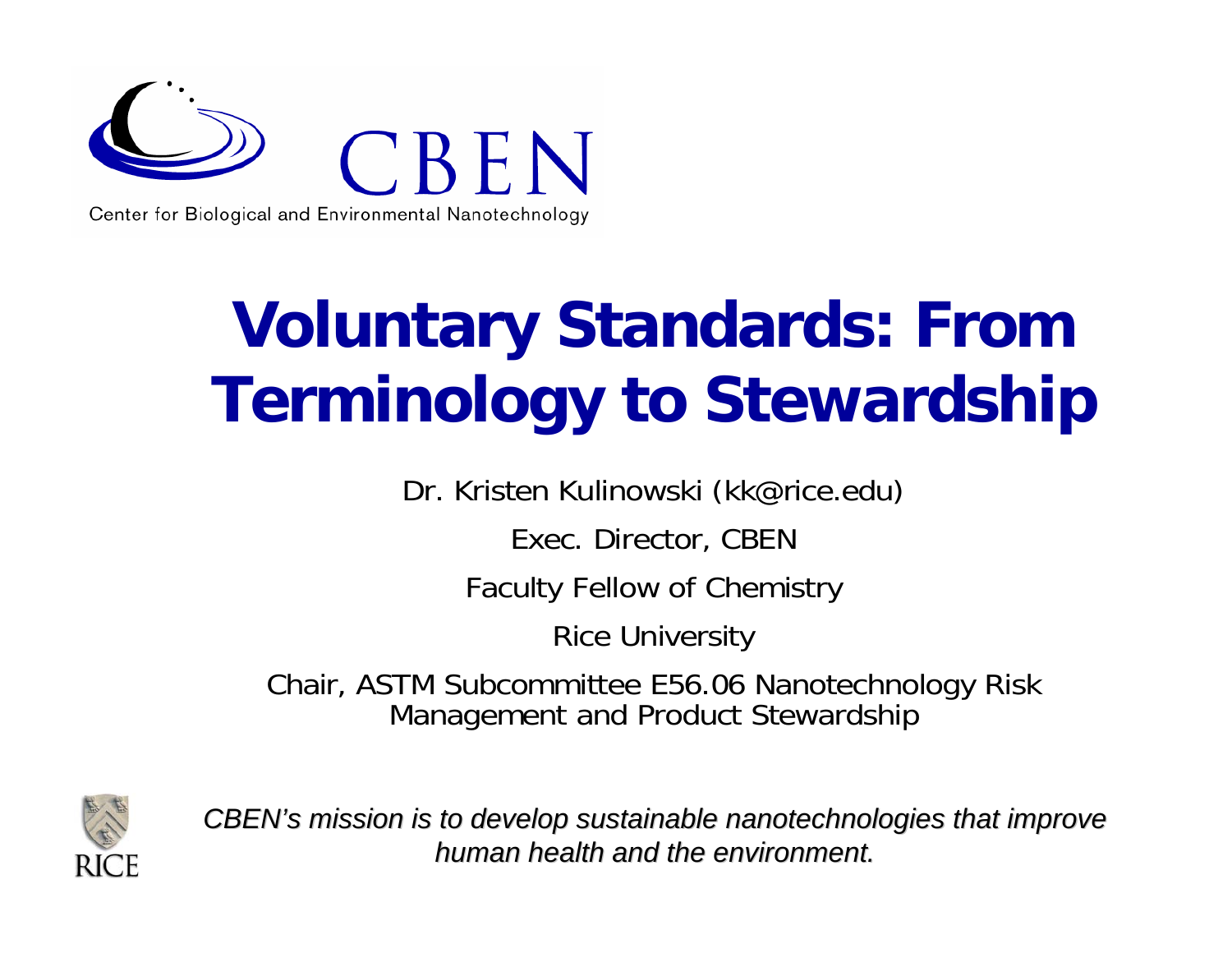### The Landscape for Standards



A "standard" will clarify and summarize information, and provide draft policies for agencies



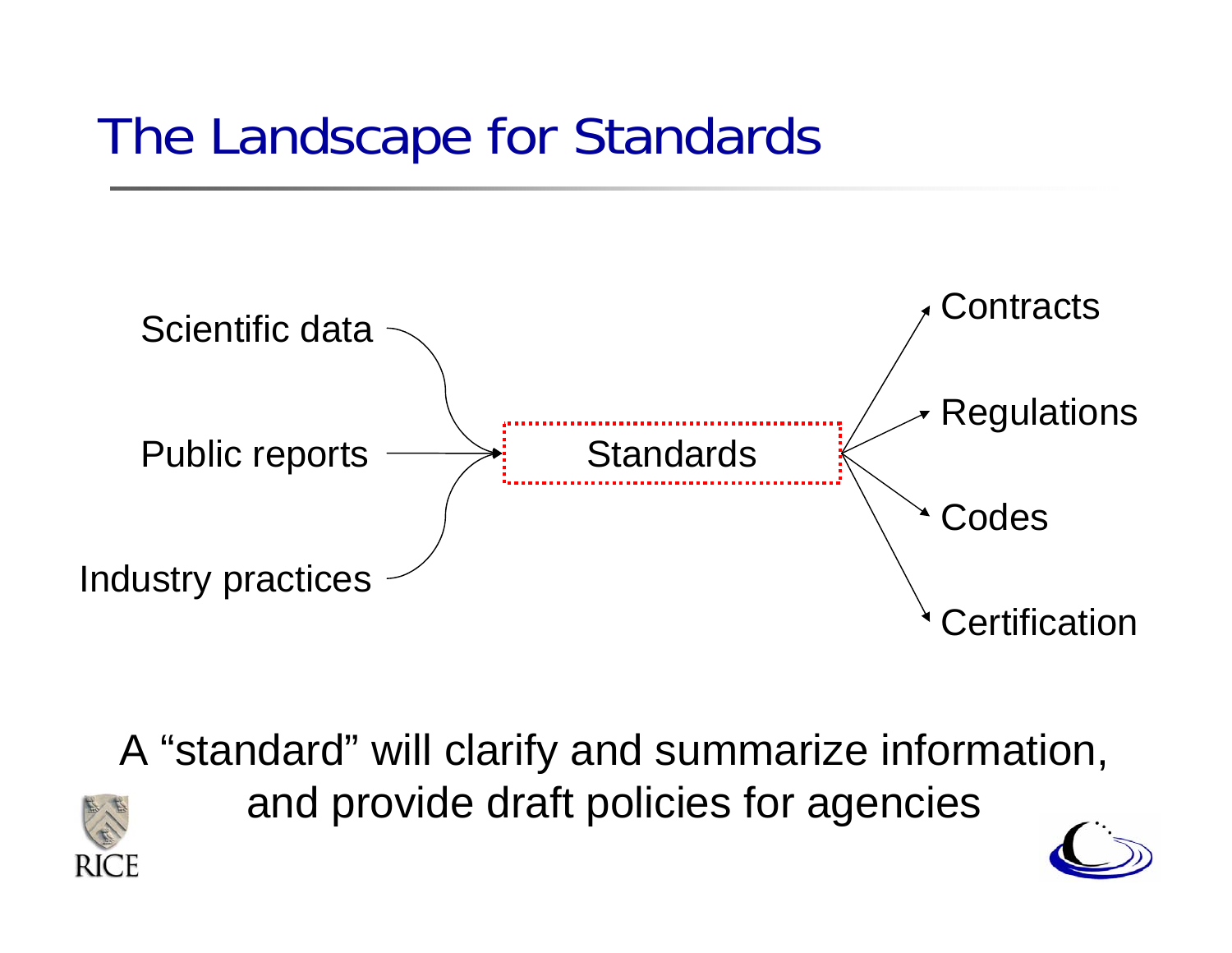### Need for Standards

- **Exerminology**
- **Netrology**
- **Product quality**
- **Intellectual property**
- **E**nvironmental health & safety





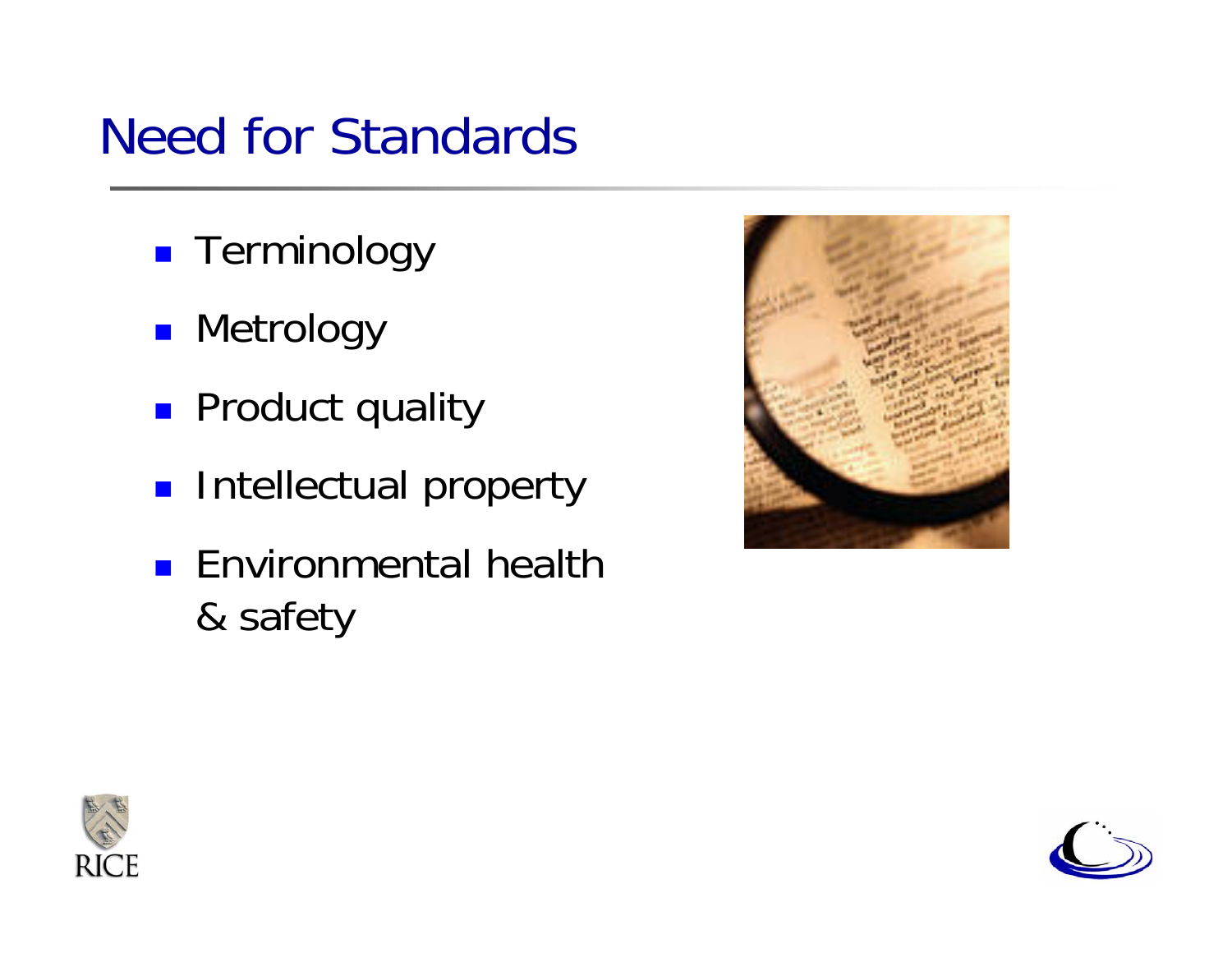### Terminology: Nano's Tower of Babel

### **Researchers**

 $\mathcal{L}_{\text{max}}$  "… helps put new discoveries in the context of previous ones and helps knit together the science of the field." Tom Mallouk in 4/11/05 C&EN

### **Regulators**

- $\overline{\phantom{a}}$ new name = regulation? (WWIC)
- **Investors** 
	- П Intellectual property
	- $\blacksquare$ Venture capital



http://www.ldolphin.org/babel.html



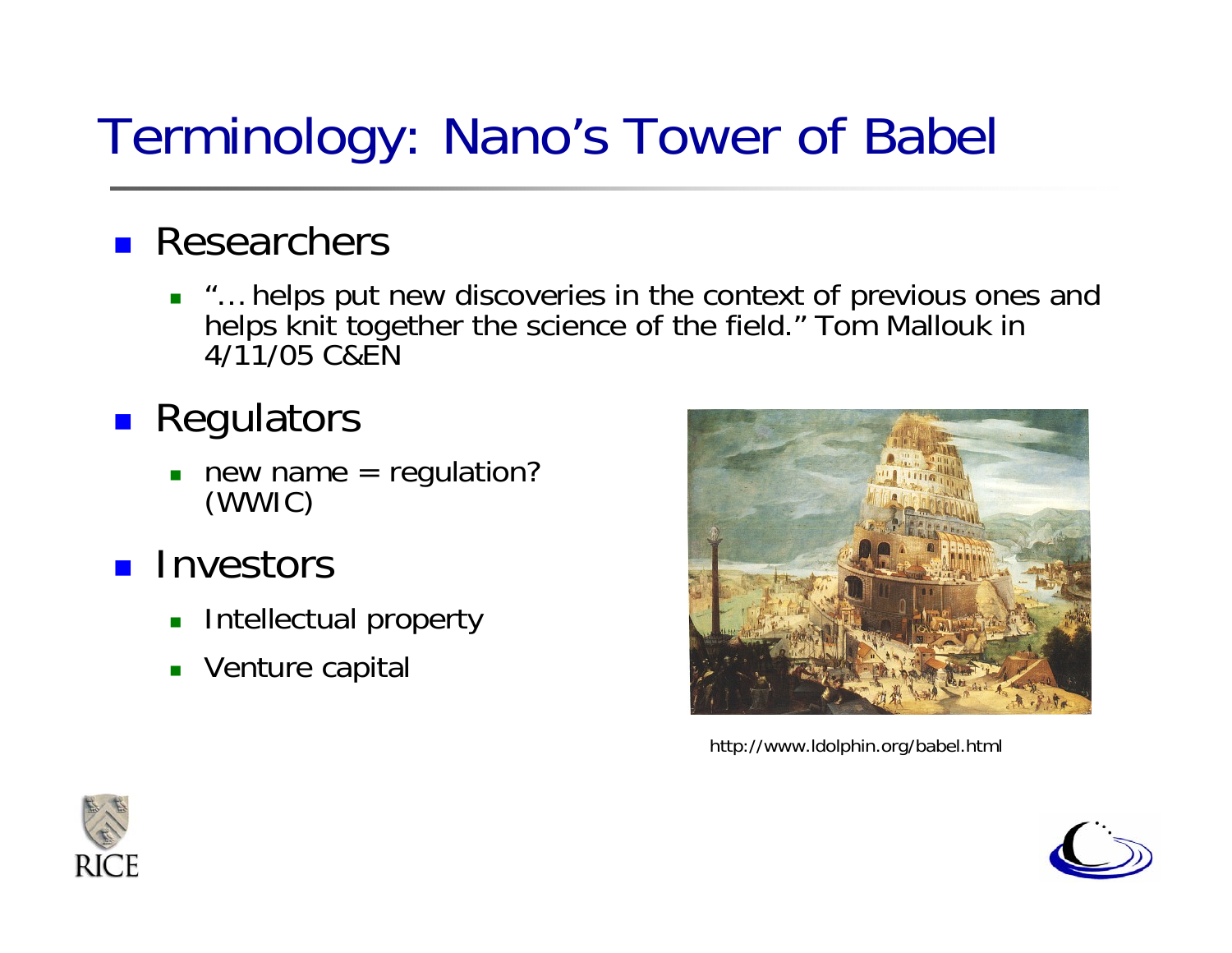### Confusion Abounds

**National MSNBC.com** 

#### Risk in Carbon Nanotubes?

Nanotech's "wonder" materials might also carry a substantial downside.

President of NanoVeritas, nanotech author By Jack Uldrich < Motley Fool Updated: 1:24 p.m. ET May 12, 2005

Carbon nanotubes are super-thin materials that, among other things, have an amazing strengthto-weight ratio making them up to 100 times stronger than steel and are wonderful conductors of **…**

From this perspective, the future sounds almost unlimited for carbon nanotubes, right?

Well, not so fast. A new report issued in the American Chemical Society's journal, *Environmental* Science & Technology, says that researchers at Rice University are now raising serious questions about how carbon nanotubes might behave in the natural environment. Specifically, the researchers now have some evidence that challenges the long-standing conventional wisdom that carbon nanotubes don't dissolve in water.

> C<sub>60</sub> in Water: Nanocrystal **Formation and Microbial Response**

J. D. FORTNER, +, \* D. Y. LYON, +, \* C. M. SAYES, #, 9 A. M. BOYD, #, 9 J. C. FALKNER, <sup>§</sup> E. M. HOTZE,<sup>†,‡</sup> L. B. ALEMANY, 9 Y. J. TAO, 1, 1 W. GUO, 9 K. D. AUSMAN,<sup>‡</sup> V. L. COLVIN,<sup>‡,§</sup> AND  $I. B. HUGHES<sup>*</sup>,<sup>‡</sup>,<sup>⊥</sup>$ 



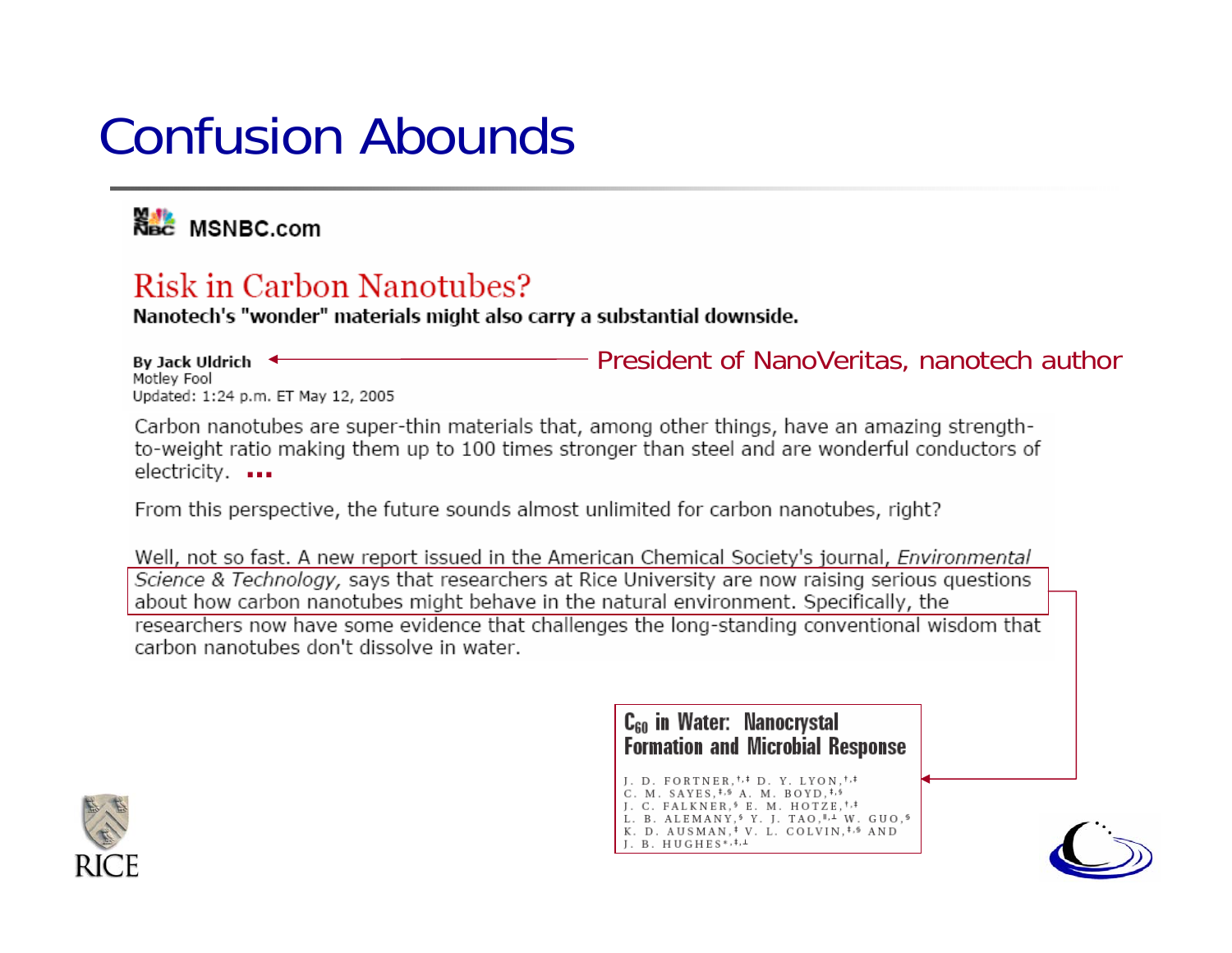### Terminology and risk management

**Material Safety Data Sheet acc. to OSHA and ANSI ….**

- **8. Physical and chemical properties:**
- •**Solubility in / Miscibility with Water:** Insoluble
- **11 Toxicological information**
- •**Subacute to chronic toxicity:**

*Elemental carbon/carbon black is mainly a nuisance dust***.** It is irritating to the eyes and may cause conjunctivitis, cornea damage, and inflammation of the eyelids. **Additional toxicological information:**

To the best of our knowledge the acute and chronic toxicity of this substance is not fully known.

#### **14. Ecological hazards**

#### …**National regulations**

This product is not listed in the U.S. Environmental Protection Agency Toxic Substances Control Act Chemical Substance Inventory. Use of this product is restricted to research and development only.

#### *Are nanomaterials 'new chemicals'?*

- Public pressure: Call from environmental groups
- $\bullet$  Data: Nano  $\neq$  bulk for biological effects
- Logic: Nano is different for good uses ….





YES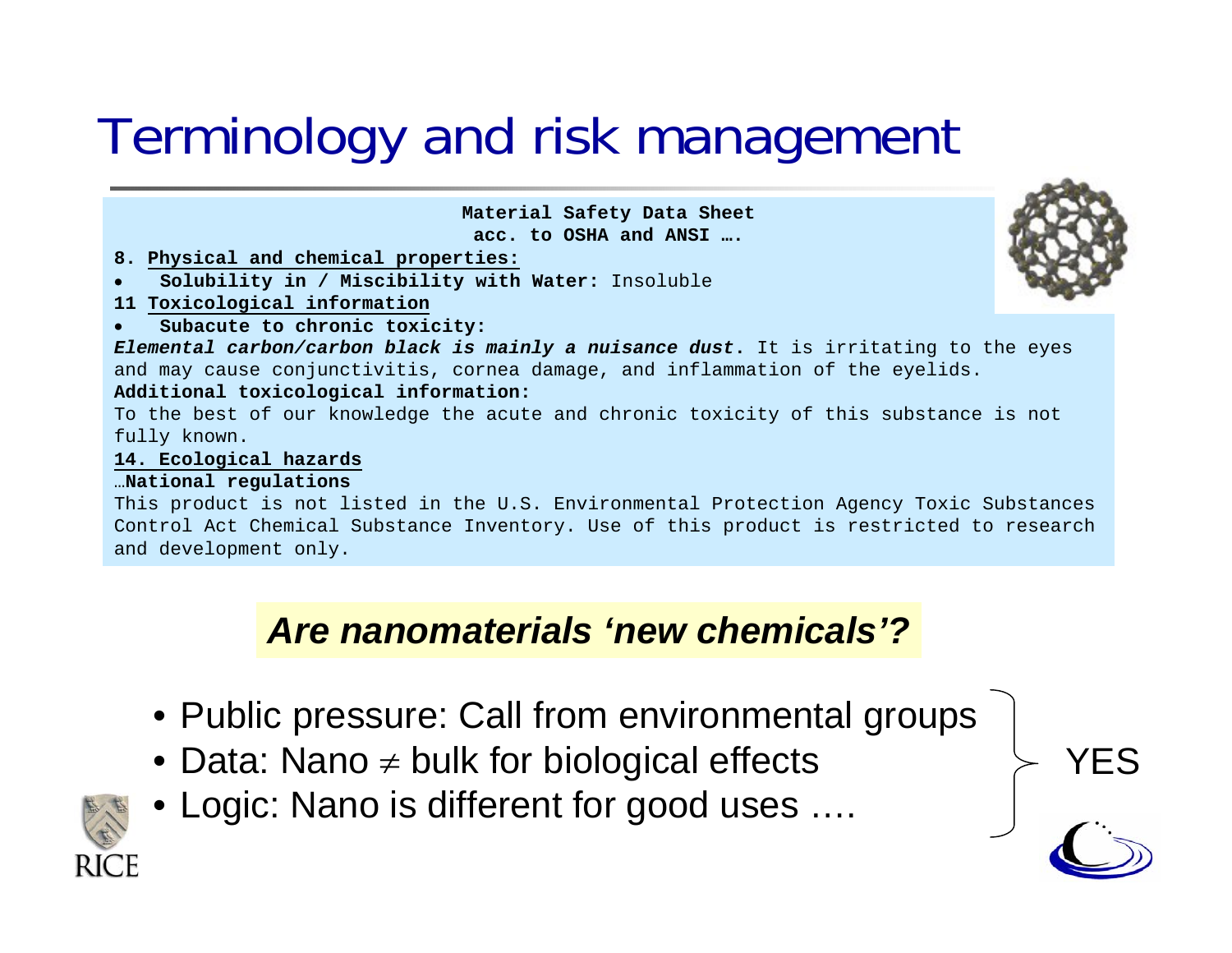## Why Voluntary Standards?

- **Infrastructure: staff, online draft** development and balloting
- **Timely and relevant**
- **Consensus based**
- **Inclusive**



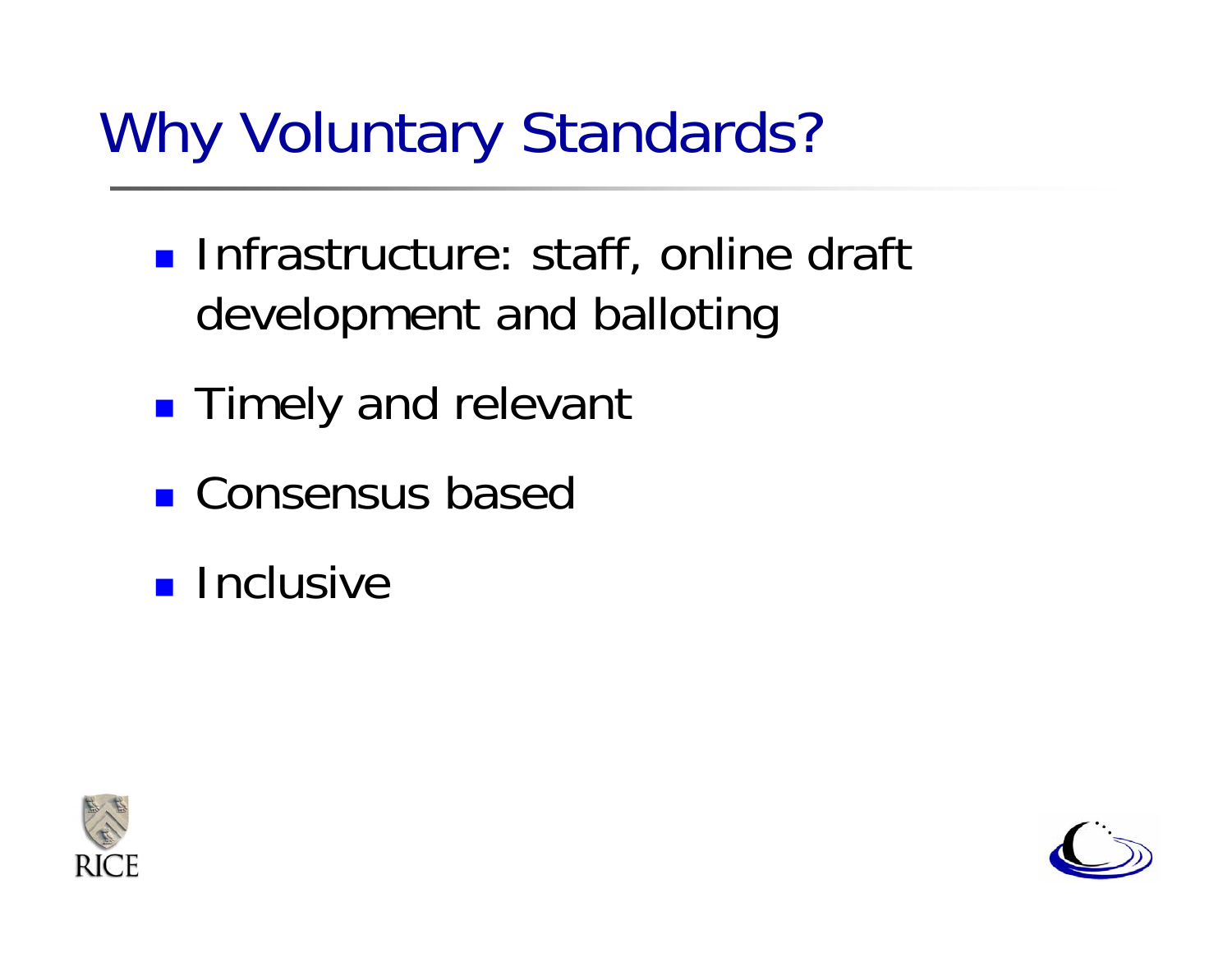### ASTM E56 Committee on Nanotechnology

Subcommittees

- E56.01 Terminology & Nomenclature\*
- Π E56.02 Characterization



- T. E56.03 Environmental & Occupational Health and Safety
- Π E56.04 International Law & IP
- Π E56.05 Liaison & International Cooperation
- E56.06 Risk Management/Product Stewardship





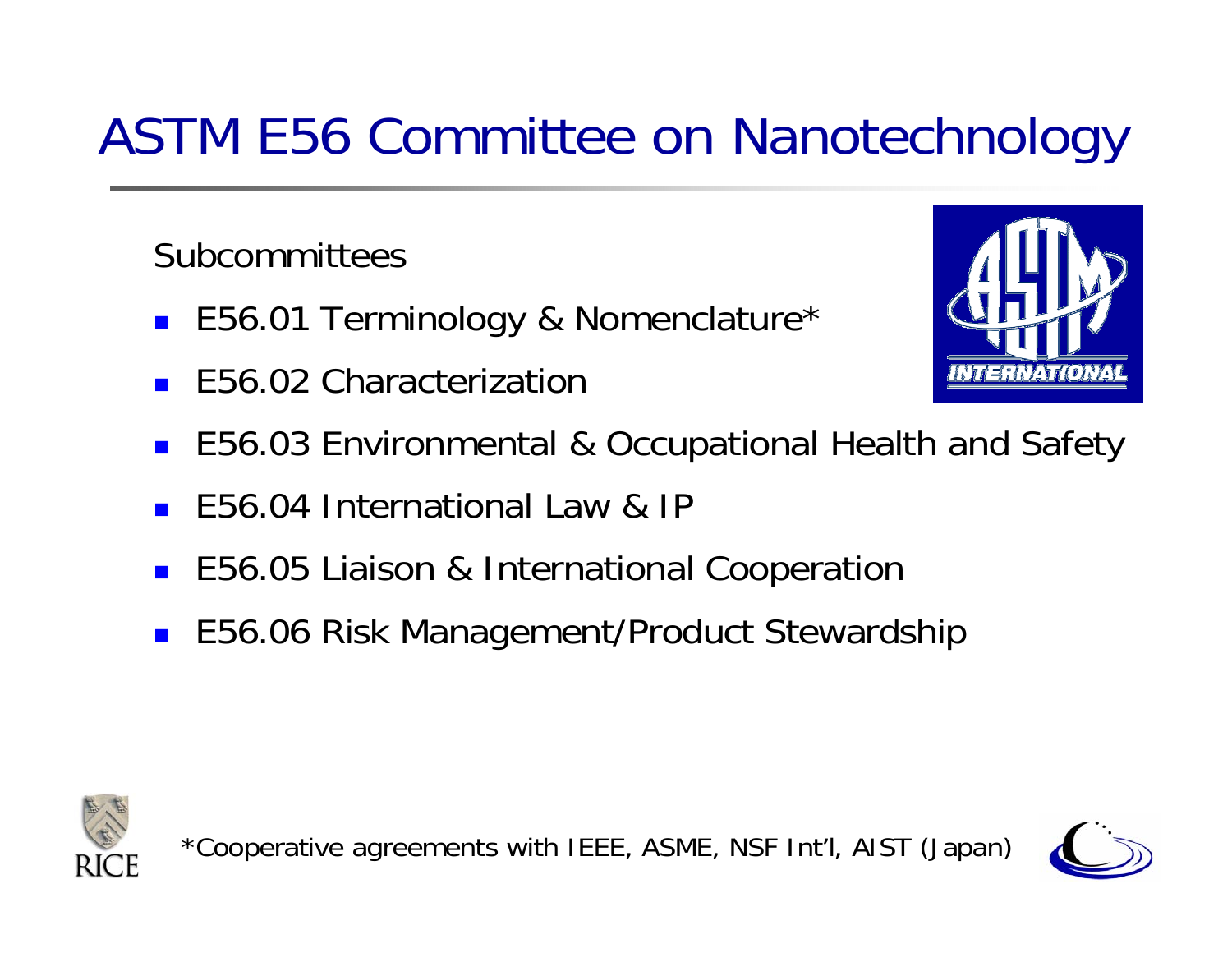### Get Involved!

- ■ Subcommittees are forming task groups to draft standards documents
- ASTM Staff Manager: Pat A. Picariello(610) 832-9720 Fax: (610) 832-9635 e-mail: ppicarie@astm.org



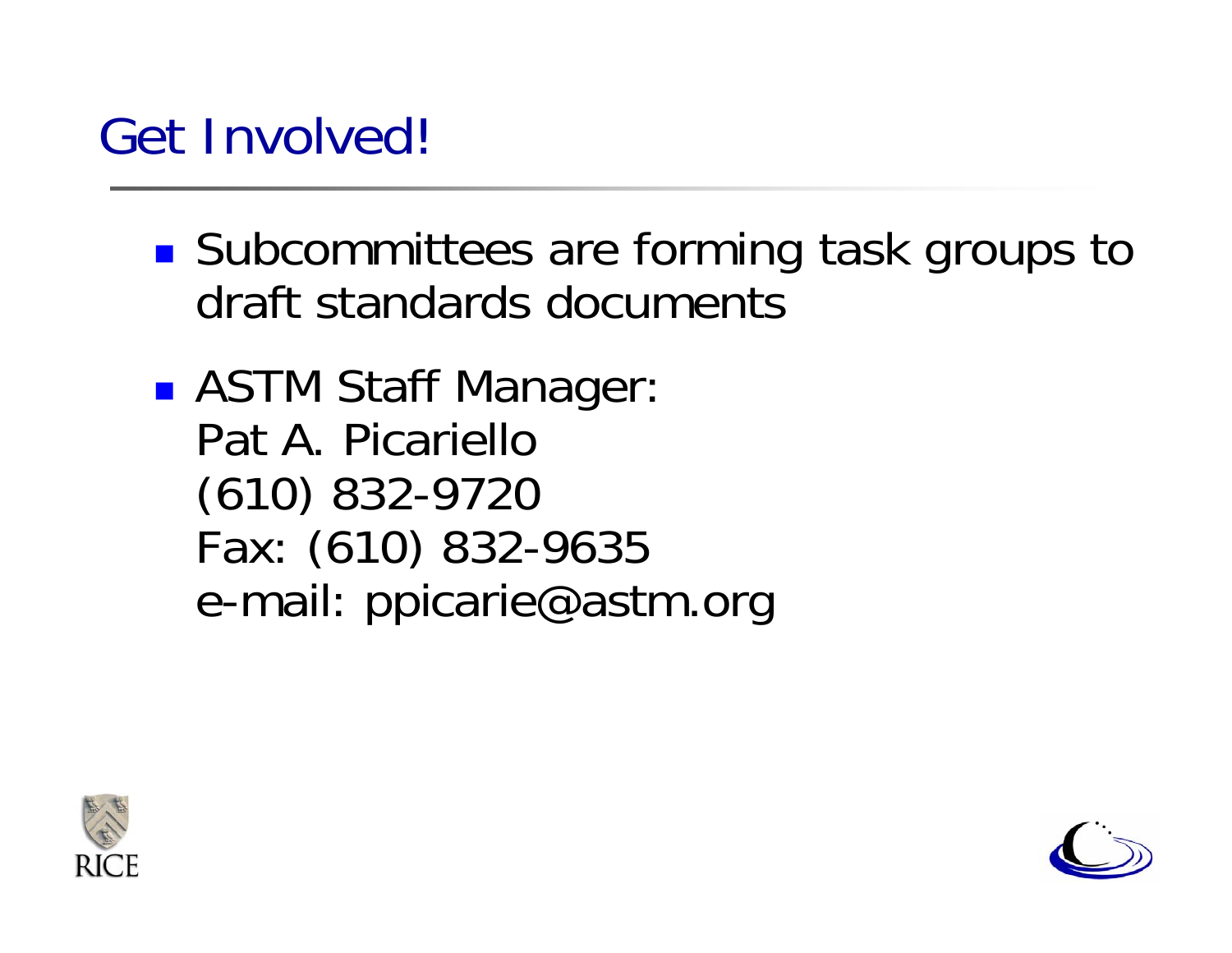### Other Relevant Standards Bodies



- $\blacksquare$  Accredits US standard developing organizations (SDO's)
- $\blacksquare$ Serves as US member to ISO
- $\blacksquare$  Created Nanotech Standards Panel to coordinate US activity
- $\blacksquare$ www.ansi.org/nsp



International Organization for Standardization

- $\blacksquare$  Composed of natl stds institute of 151 countries
- П Develops and accredits stds
- $\mathbf{r}$  Forming new technical committee on nanotech (TC 229)



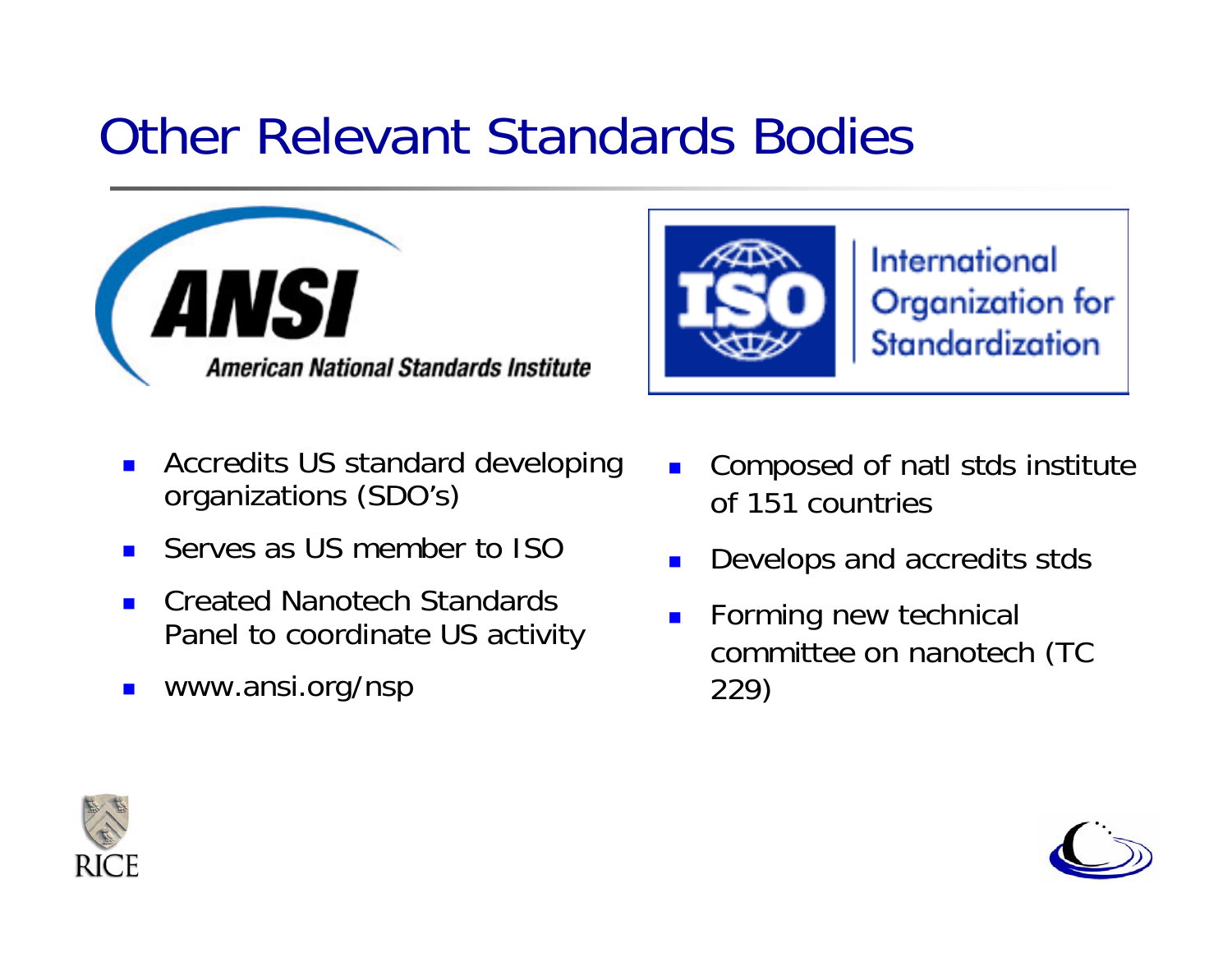

# ICON<sup>®</sup> INTERNATIONAL COUNCIL

*Addressing nanomaterial risk in an innovative and proactive manner*



http://icon.rice.edu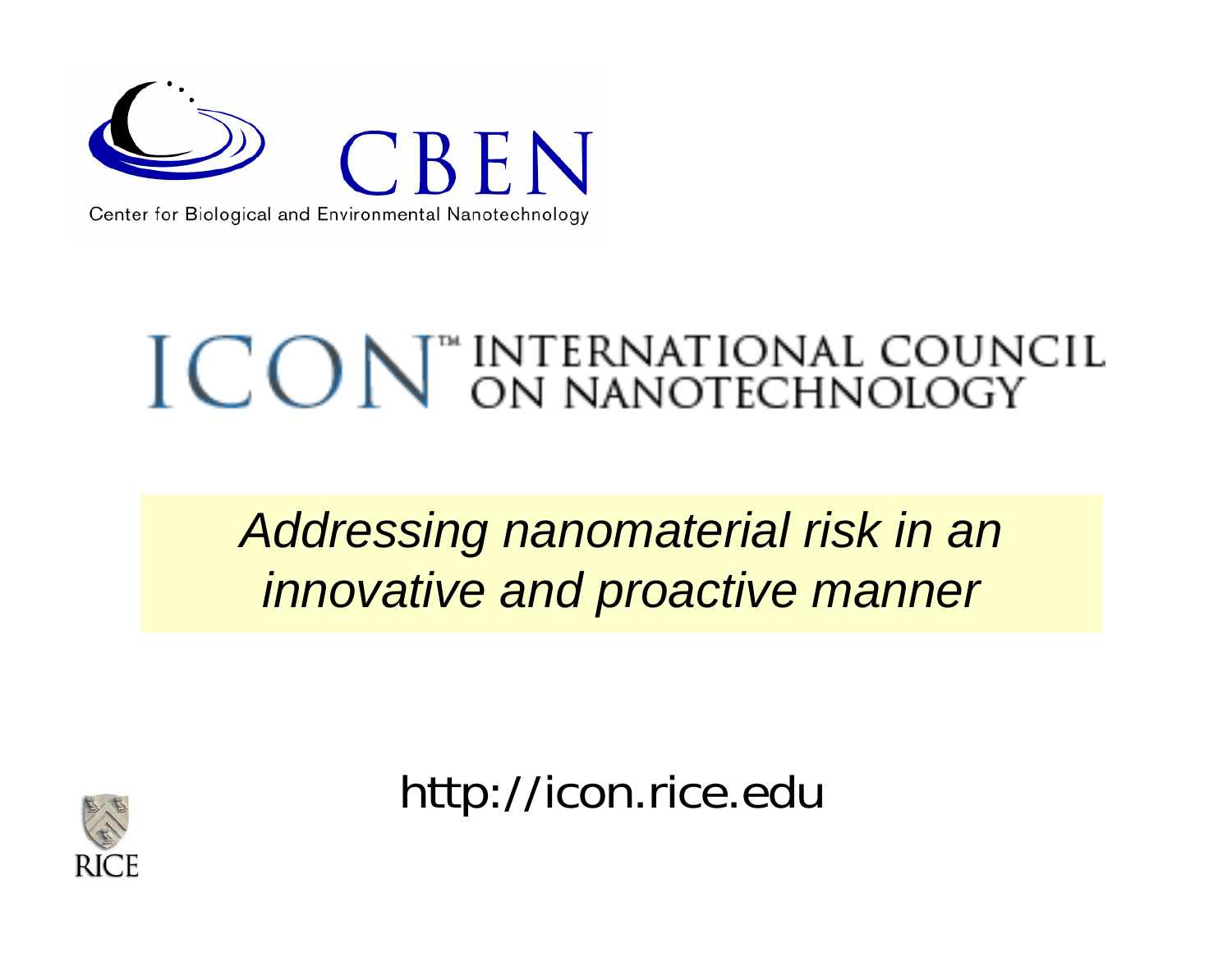### CBEN initiates ICON to create new focus





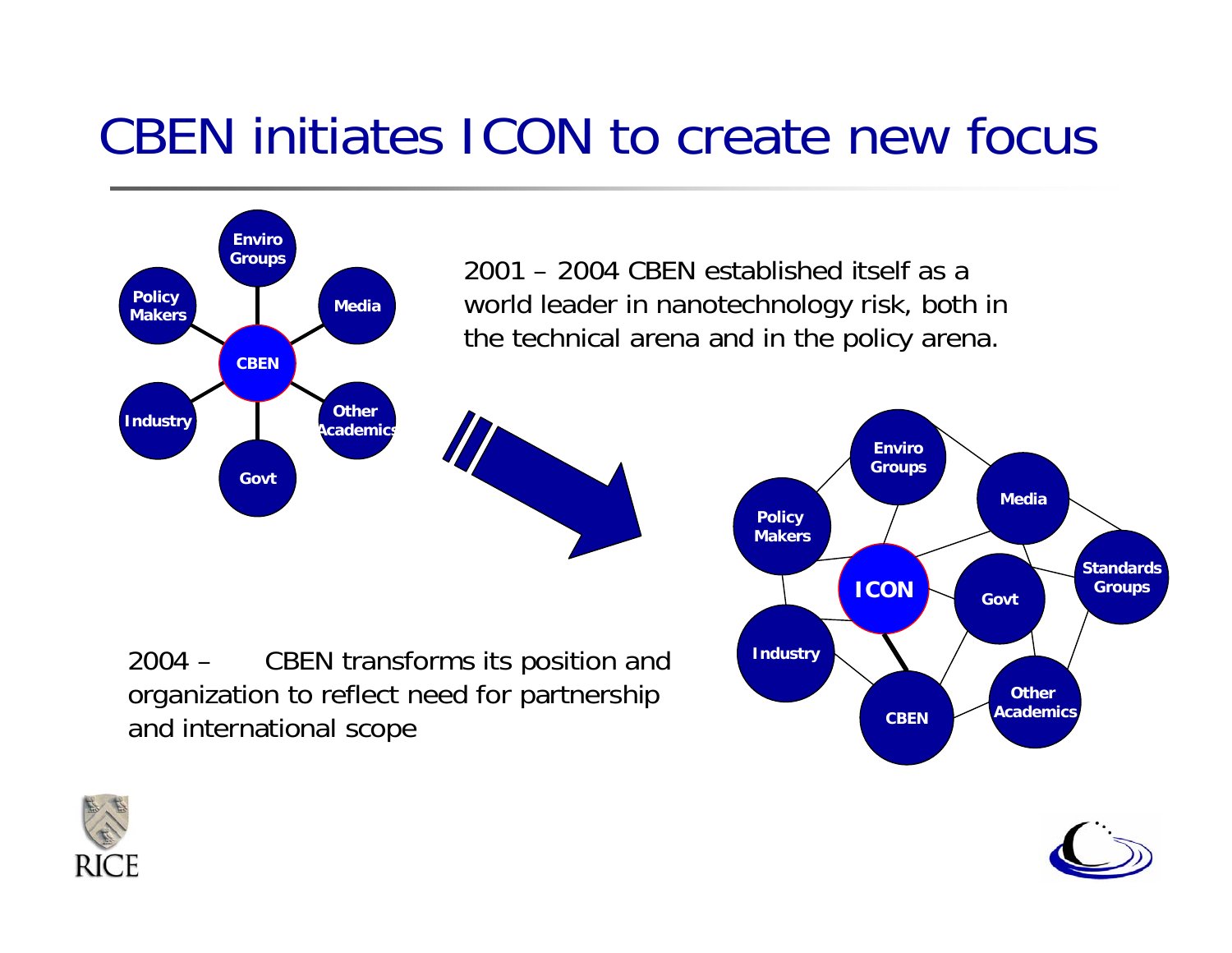### ICON's Mission

The mission of the International Council on Nanotechnology (ICON) is to assess, communicate and reduce the environmental and health risks of nanotechnology

- Г **Research**: Nanotechnology and risk
- Г **Policy**: Standards and product stewardship
- Г **Communication**: Public engagement and information



COMING SOON: EHS Database of research literature

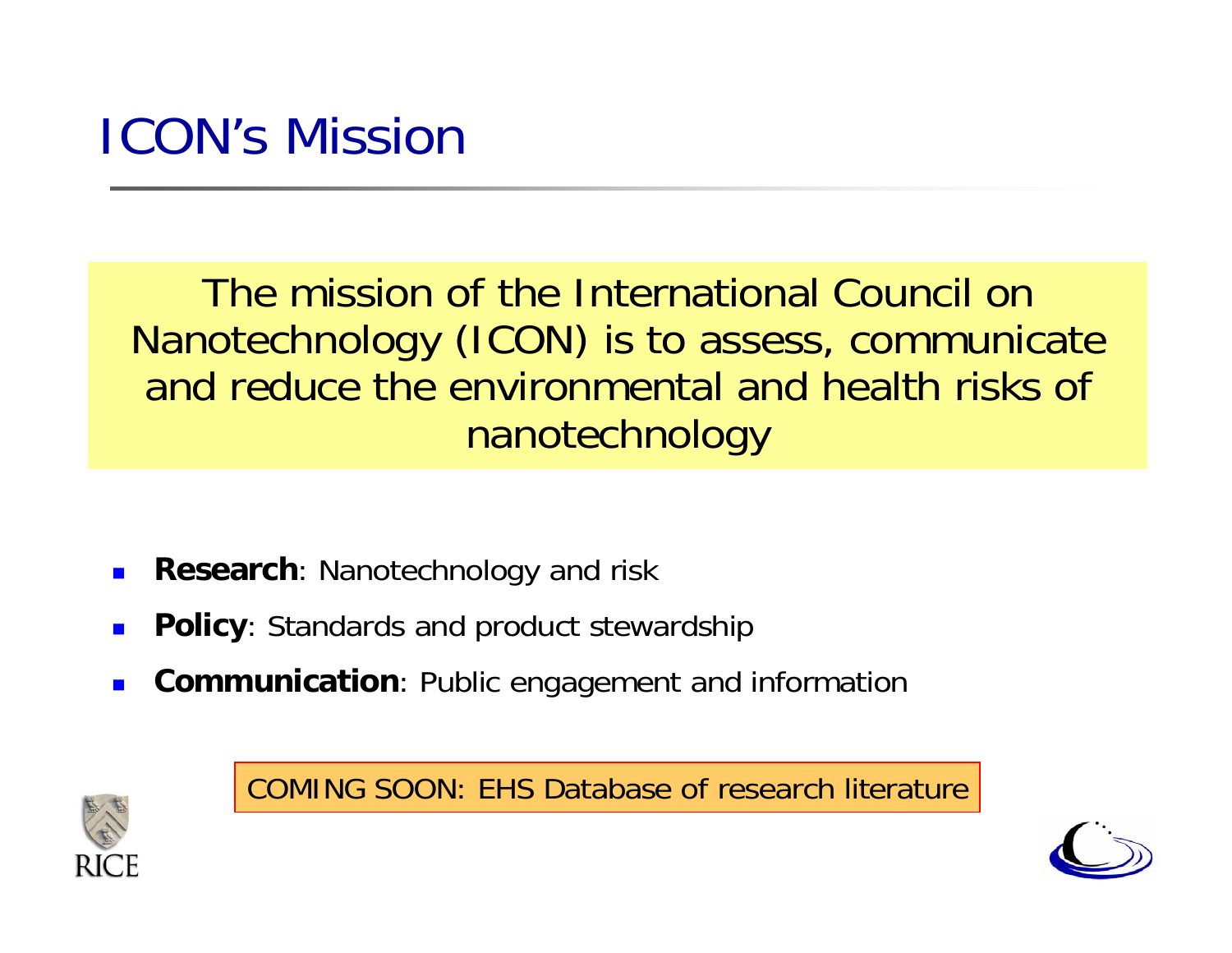### Who and What is ICON?



Stakeholder groups

 $\blacksquare$ Research

INTERNATIONAL COUNCIL<br>ON NANOTECHNOLOGY

- **E** Commercialization
- **Gov/Regulation/Law**
- **Public Oversight**